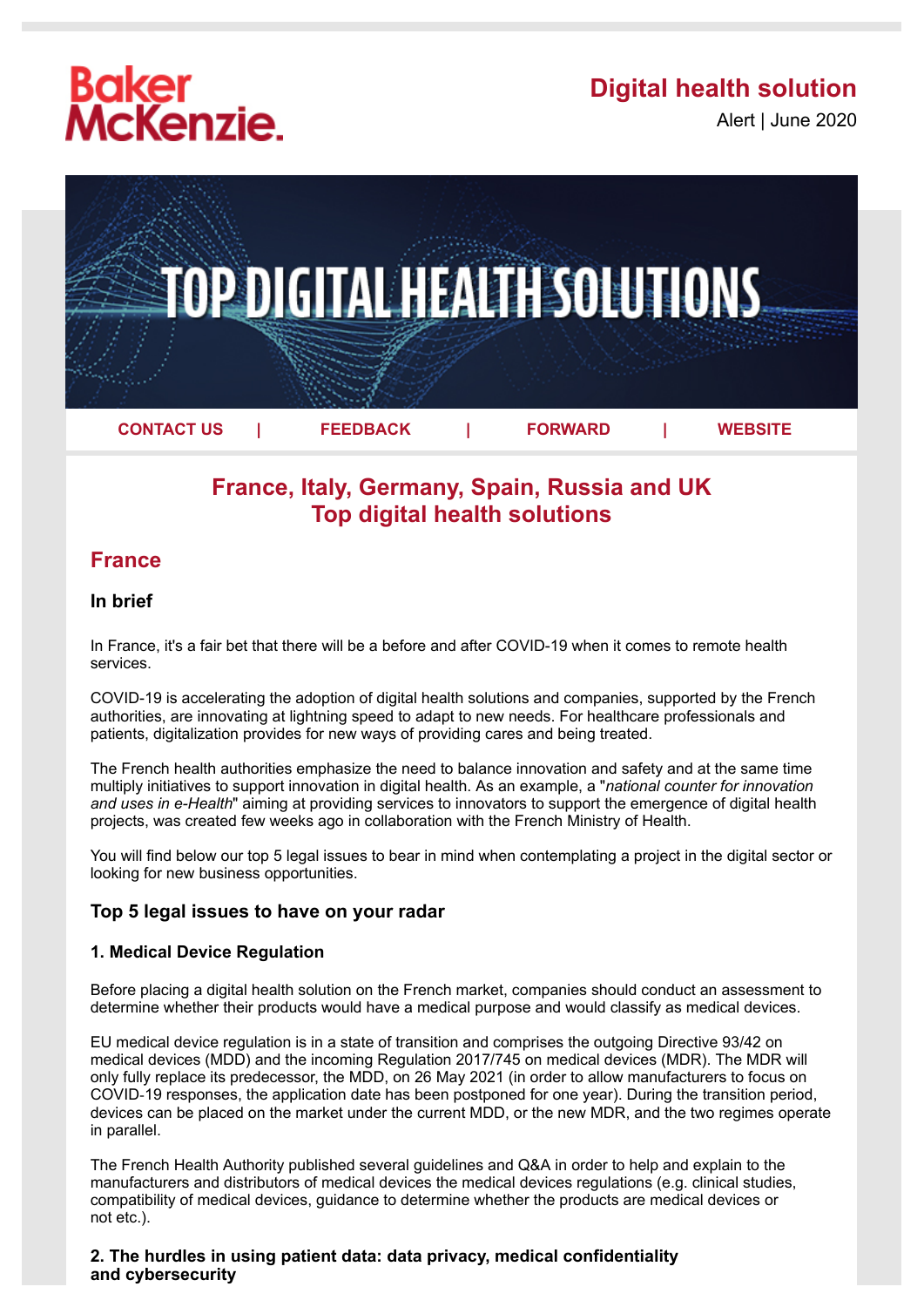Contemplating a digital health project goes with data privacy implications, medical confidentiality and cybersecurity issues.

In France, compliance with GDPR is only one part of the jigsaw puzzle when using patient data.

Indeed, under French law, companies also need to comply with the French Data Protection Act and the French Public Health Code provisions. Such provisions not only protect doctor-patient confidentiality but also add a centrepiece to the puzzle. Indeed, Article L. 1111-8 of the French Public Health Code requires that "*any entity hosting personal health data collected in the course of prevention, diagnosis, care or social* and medico-social monitoring activities, on behalf of the natural or legal persons at the root of the production *or collection of such data or on behalf of the patient him/herself*" be certified for such activity. This French specific certification requirement is a long and heavy process aiming at ensuring a high level of protection for patients' data collected in France.

#### **3. Registration requirements for regulated activities?**

In France, telemedicine is an activity defined and regulated by the French Public Health Code. It does not require a specific registration or authorization *per se* but is allowed under specific conditions to be complied with, such as: patient consent, healthcare professional authentication and specific reports to be made in patient files. Moreover, out of the five medical acts qualifying as telemedicine<sup>[1](#page-2-0)</sup>, only two of them, remote medical consultations and tele-expertise are reimbursed under strict conditions.

Due to the current context, the conditions for the reimbursement of remote medical consultations for COVID‑19 infected patients, long duration diseases patients, patients over 70 years of age and pregnant women have been relaxed for a limited period. Freelance midwives, speech therapists, occupational therapists, psychomotor therapists and masseur-physiotherapists are also, by way of derogation, authorized to conduct remote consultations. Will the large increase in the use of telemedicine observed in France during the COVID-19 context change mentalities, particularly those of healthcare professionals and patients who, for some of them, were reluctant to use such ways of providing cares and being treated? Will it encourage the French Government who might adopt some of these temporary measures on a permanent basis?

#### **4. Liability**

 $\mathcal{L}$  , we have the set of the set of the set of the set of the set of the set of the set of the set of the set of the set of the set of the set of the set of the set of the set of the set of the set of the set of the

We advise digital health providers to consider and mitigate several potential avenues for liability claims, including:

- strict liability under the Civil Code (article 1245 et seq.) which implements the EU Product Liability Directive;
- fault-based liability for negligence, including medical negligence claims;
- contractual liability, depending on the contracts entered into;
- potential criminal liability, depending on the circumstances and the applicable laws and regulations; and
- exposure to liability under the MDD and MDR.

#### **5. Market access and reimbursement**

In France, applications for reimbursement of a digital health solution qualifying as medical device can only be filed once the product at stake is duly CE marked.

One of the challenges for the French health authorities in evaluation digital health solutions for reimbursement is to conciliate between evaluation requirements and the pace of development in order to promote the rapid introduction of these innovative medical devices.

In view of the acceleration of the adoption of digital health solutions, the French authorities have produced a guide intended to help companies that manufacture or operate digital health solutions to anticipate the clinical requirements required by the CNEDiMTS (the Medical Device and Health Technology Evaluation Committee is the committee which evaluates medical devices) to determine the interest of such a medical device to be supported by national solidarity.

During the COVID-19 crisis, the French health authorities have also implemented a temporary prioritization process for pricing and reimbursement assessment procedures for medical devices and digital health technologies that have no equivalent in the treatment of serious diseases or where there is no alternatives and for which an application for a first registration for reimbursement or a reimbursement for a new indication is filed (this includes COVID-19 products). Once again, we wonder if the effectiveness and usefulness of these measures will influence the French authorities to adopt this temporary process on an ongoing basis.